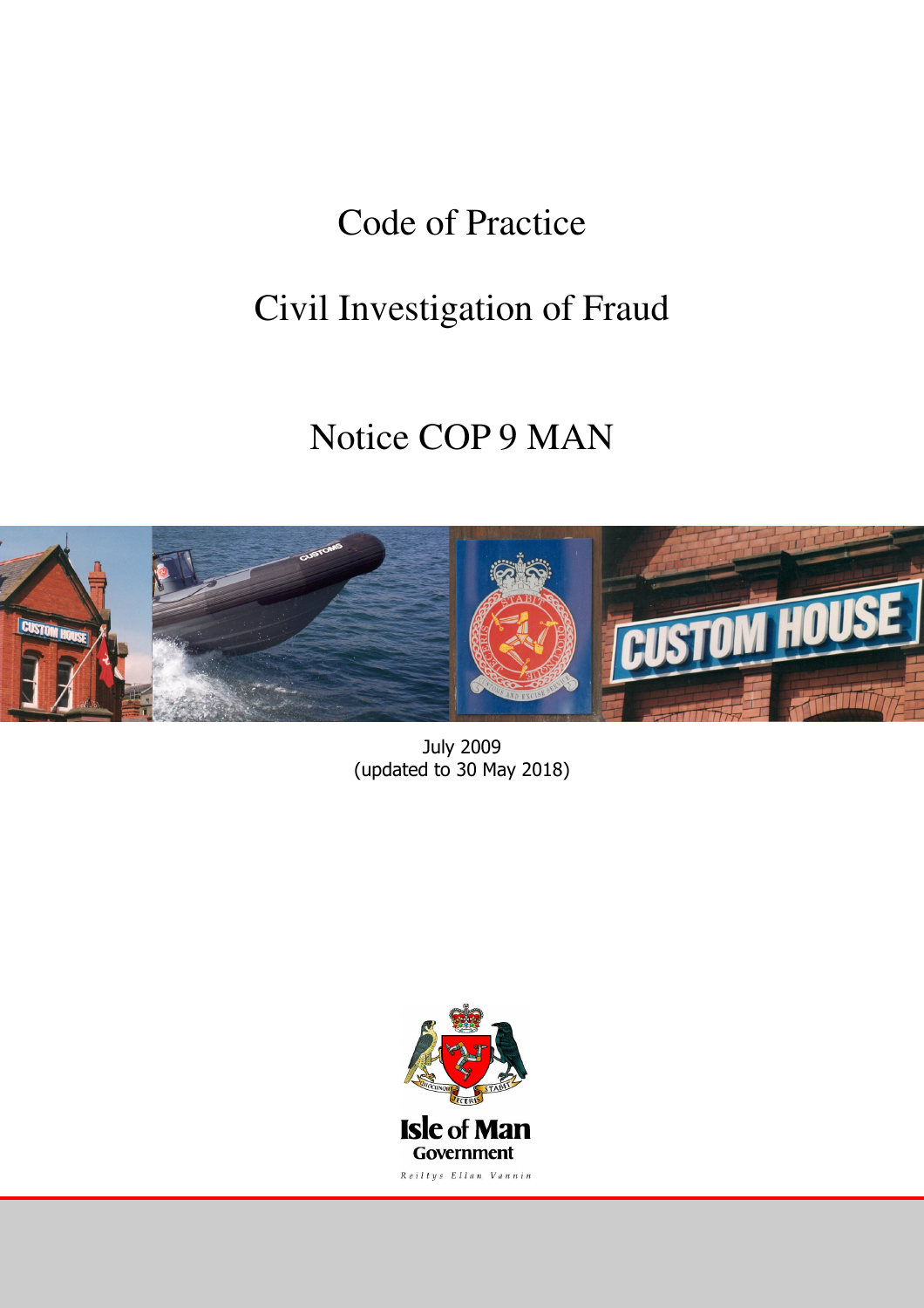# **Contents**

# **Introduction**

Civil Investigation of Fraud

- Civil investigation of fraud statement
- **Outline**
- **Confidentiality**
- Professional representation
- Starting the investigation
- What happens at the meeting
- If you make a disclosure
- Non-report cases
- During an investigation
- If you do not make a disclosure
- What happens in cases where the Treasury asks you to prepare a Disclosure Report
- Making a statement you know to be false, may render you liable to prosecution
- Your costs
- Keeping you informed
- Providing information
- **Records**
- Reaching an agreement
- If we cannot reach an agreement
- How interest and penalties are worked out
- Penalties "old rules"
- How "old rules" penalties can be reduced
- Penalties Penalties for Inaccuracies Rules
- Reductions under Penalties for Inaccuracies Rules
- What happens after the investigation is over

Further information

Getting Advice

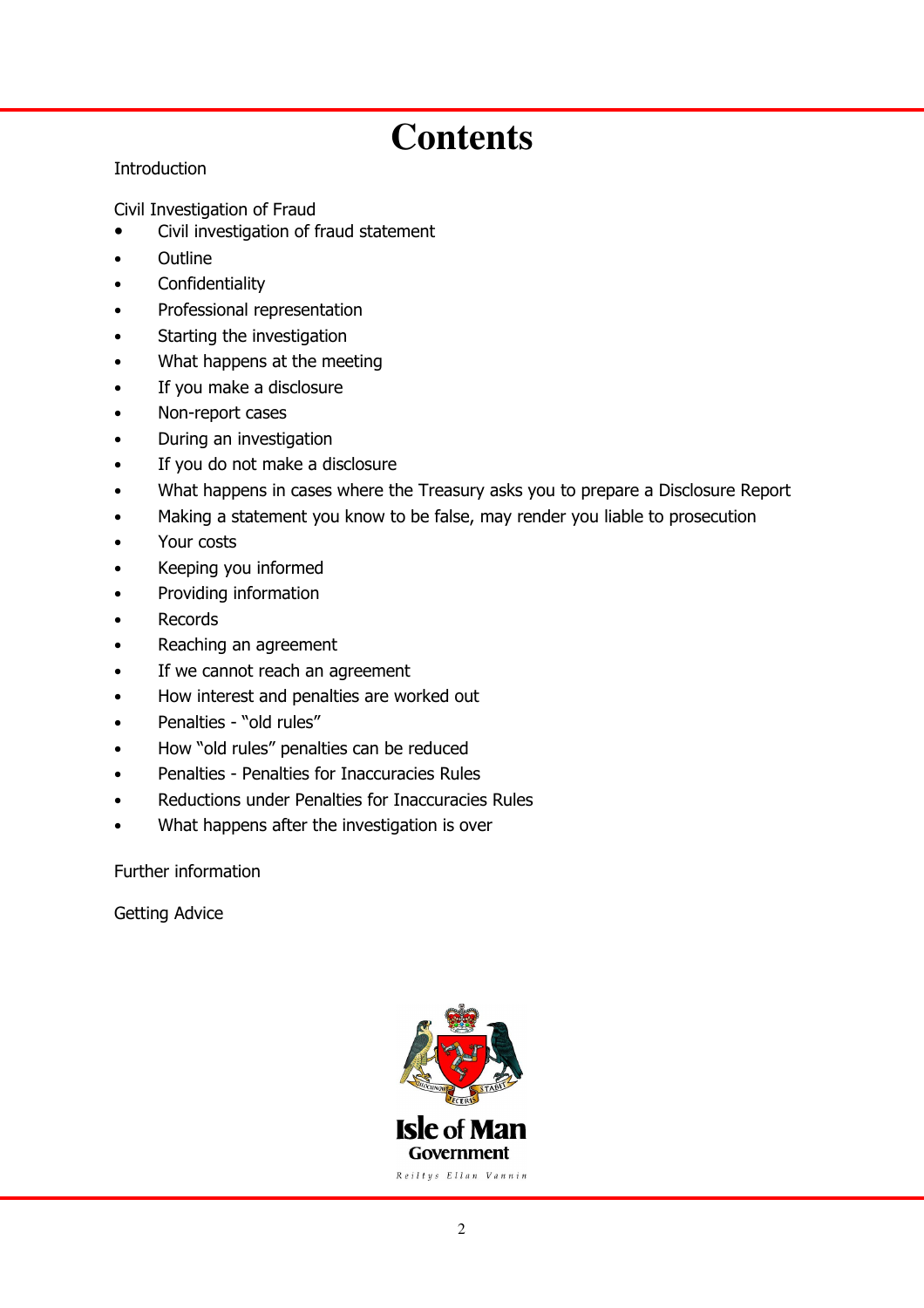Customer Service

- Our commitment to you
- Putting things right
- Customer with particular needs

Appendix

# Privacy Notice

The Treasury collects information about you in order to administer taxation and carry out other functions for which it is responsible (e.g. National Insurance, customs and excise duties, property rates, social security benefits, state pensions and legal aid etc.), and for the detection and prevention of crime.

Whilst that information will primarily be provided by you, where the law allows we may also get information about you from other organisations, or give information about you to them. This may be to check the accuracy of the information provided, prevent or detect crime or protect public funds in other ways. These organisations may include other government departments, the police and other agencies.

To find out more about how we collect and use personal information, contact any of our offices or visit our website at: https://www.gov.im/about-the-government/departments/thetreasury/privacy-notice/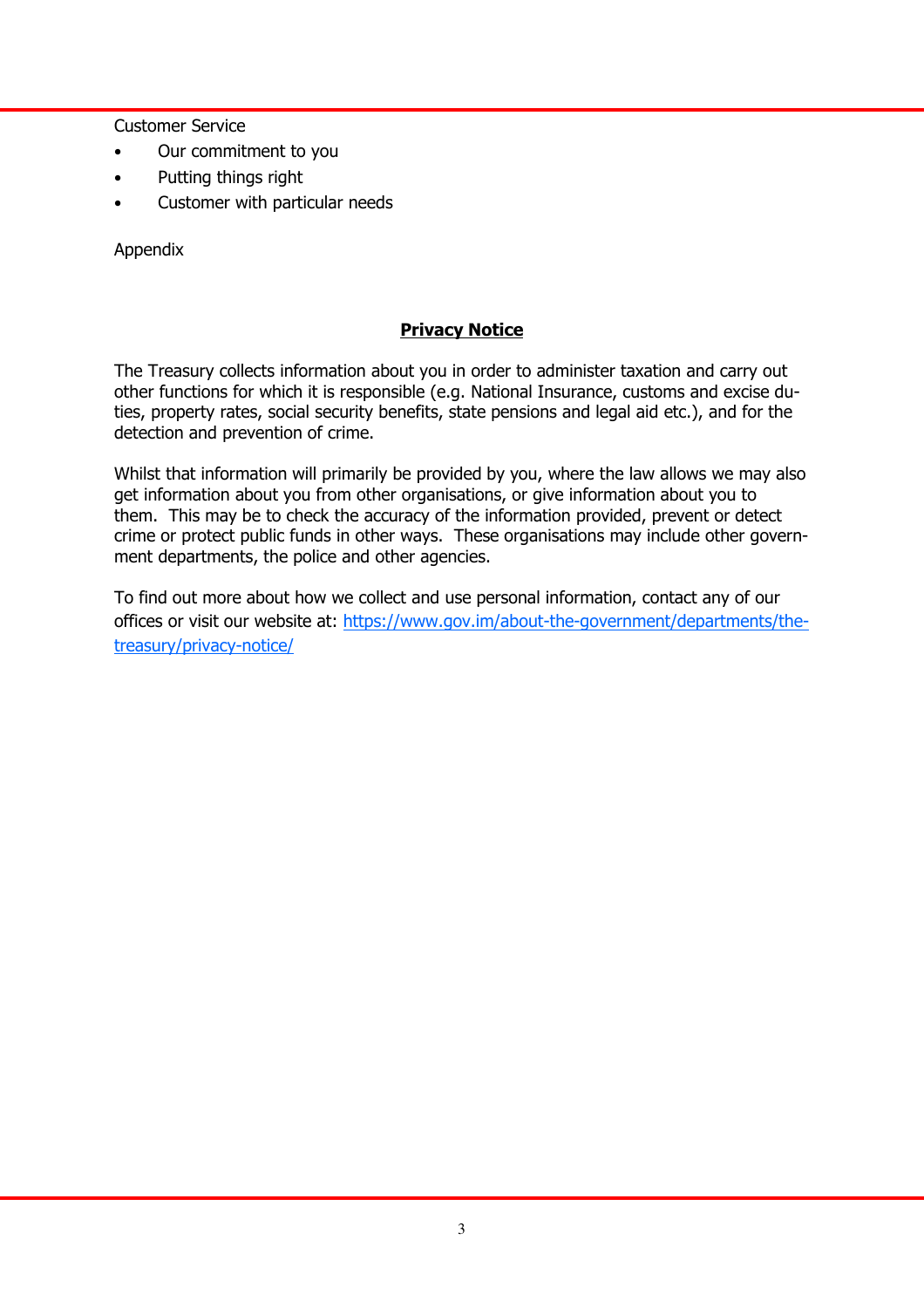This Code of Practice covers cases where we suspect serious fraud and we give you the opportunity to disclose fully all irregularities in your tax affairs.

This revised version applies to investigations begun after 1 August 2011.

# **Introduction**

We will investigate any situation where we suspect serious tax fraud. The investigation will be undertaken with or without your voluntary co-operation. If you do co-operate, the investigation will proceed more quickly, efficiently and advantageously for both parties than if you refuse to co-operate. This Code of Practice is designed to help you make an informed decision on co-operation by telling you how we carry out such investigations and how, through full co-operation and disclosure of irregularities, you may achieve a significant reduction in any penalty found to be due.

The Code of Practice covers indirect taxes including value added tax (VAT) and excise and customs duties.

We will keep an open mind to the possibility that there may be an innocent explanation for the suspected irregularities.

We undertake to treat you fairly and courteously and in accordance with the law,

# Civil Investigation of Fraud

# Civil investigation of fraud statement

The practice of Treasury in cases of suspected serious tax fraud is as follows.

- The Treasury reserves complete discretion to pursue a criminal investigation with a view to prosecution where it considers it necessary and appropriate.
- Where a criminal investigation is not considered necessary or appropriate, the Treasury may decide to investigate using the Civil Investigation of Fraud procedure.
- Where the Treasury decides to investigate using the Civil Investigation of Fraud procedure
	- the taxpayer will be given an opportunity to make a full and complete disclosure of all irregularities in their tax affairs and in the affairs of any entities for which they have been responsible

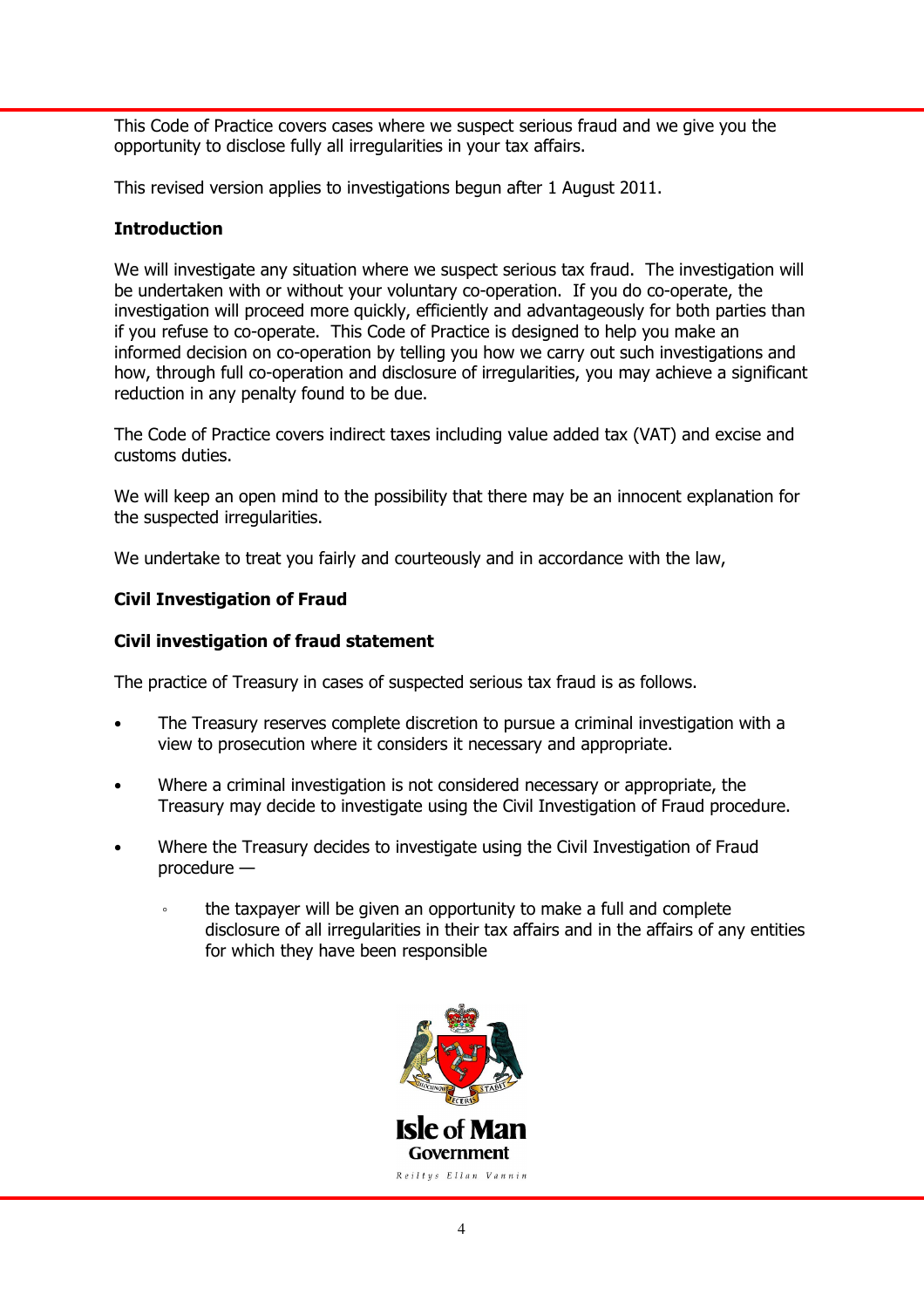- the Treasury will not seek a prosecution for a tax fraud committed in any period before the date when it first informed you of their decision to investigate using the Civil Investigation of Fraud procedures. The assurance that the Treasury will not seek prosecution therefore only applies retrospectively.
- However, where materially false statements are made or materially false documents are provided with intent to deceive in the course of a civil investigation, the Treasury may conduct a criminal investigation with a view to a prosecution of that conduct.
- If the Treasury decides to investigate using the Civil Investigation of Fraud procedure the taxpayer will be given a copy of this statement by an authorised officer.

## **Outline**

You will receive a letter with this Code of Practice inviting you to attend a meeting. We will have written to you because we have grounds to suspect that there are irregularities in your tax affairs which we would like to discuss with you. The investigation would be conducted with a view to the imposition of a civil penalty for fraudulent conduct, if our suspicions are confirmed. The investigation would not be conducted with a view to your prosecution for tax fraud in any period before the date that the Treasury informed you that it was investigating under the Civil Investigation of Fraud procedures.

The aim of the investigation is to uncover the full facts, determine the tax liabilities arising and collect these together with interest and, where appropriate, civil penalties for fraudulent conduct.

We will ask you to a meeting and invite you to make a full disclosure of all indirect tax and duties irregularities. This will be your only opportunity to secure the maximum benefit from making a full and complete disclosure of all irregularities in your tax affairs.

It is a matter for you to decide whether or not to attend and respond. If you do we will ask you to explain the full facts.

Generally, the Treasury will also ask you to prepare a report detailing the nature, extent and reason for those tax irregularities, together with supporting evidence. Treasury will agree a timetable for the submission of the report at the meeting.

We will then test that disclosure, before seeking an agreement with you as to the amount of additional tax, interest and penalties and make arrangements with you for payment. You will be encouraged to make payments on account during the investigation.

If you choose not to attend the meeting and respond, Customs and Excise will conduct a thorough investigation of your tax affairs and will take into account your conduct during the course of the investigation in determining the level of any penalties due.

Where you have a tax debt but refuse to make a payment, the Treasury may commence immediate preventive action to protect its position. Action may include insolvency and bankruptcy petitions, applications for freezing orders over bank accounts and assets, and the imposition of security in appropriate cases.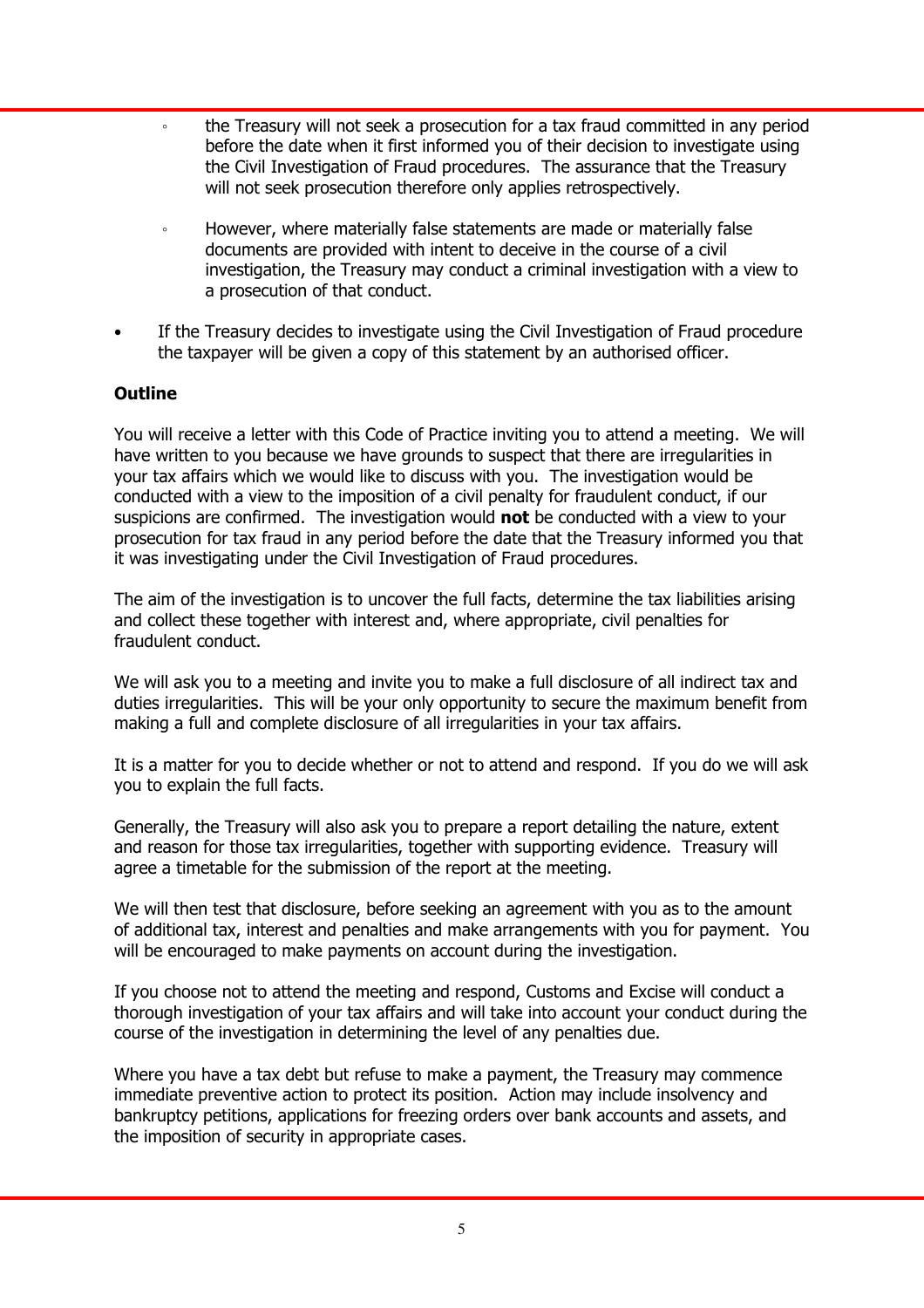#### **Confidentiality**

You have a right to the same high degree of confidentiality as all our customers. We will only give information to others outside Customs and Excise when authorised to do so or in circumstances allowed by the law.

It may be necessary for us to seek information about you or your business from other people or organisations. If this is the case, we will be as discreet as possible about the reasons for our enquiries.

We may seek a mandate from you to approach a third party such as a bank. We will sometimes need to use our legal powers whether or not you have given us a mandate.

## Professional representation

We would encourage you to appoint a professional adviser to represent you during our investigation although this is a matter for you to decide.

You should give your professional adviser all the facts because you are personally responsible for your tax affairs and the accuracy of any information supplied to us. You are also responsible for ensuring that your adviser complies with timetables agreed between us.

We expect high standards from professional advisers. We will normally deal with your adviser but if there are delays or difficulties we may deal directly with you.

## Starting the investigation

Before we begin an investigation we will look at information in your returns, accounts and statements, and from other sources. We may also contact other people or organisations before we contact you or your professional adviser.

You should ensure you read this Code of Practice in full before the meeting. If you decide to co-operate with us, and you are under no obligation to do so, we regard attendance at meetings as an important part of that co-operation. You are free to leave a meeting with us at any time if you choose to do so.

Please tell us in advance if you need an interpreter or have any special needs so that we can take these into account when we prepare for the meeting.

#### What happens at the meeting

The meeting may be held at your office or home, at Custom House or at your adviser's office.

At the start of the meeting, we will explain the purpose of the meeting and Treasury's approach to the civil investigation of serious fraud. We will not reveal to you the information we hold that has given rise to our concerns. This is because the aim of an investigation under this Code of Practice is to give you the opportunity to make a full and complete disclosure of all irregularities. The opportunity to make a disclosure —

extends to all aspects of your taxation affairs involving indirect taxes and duties;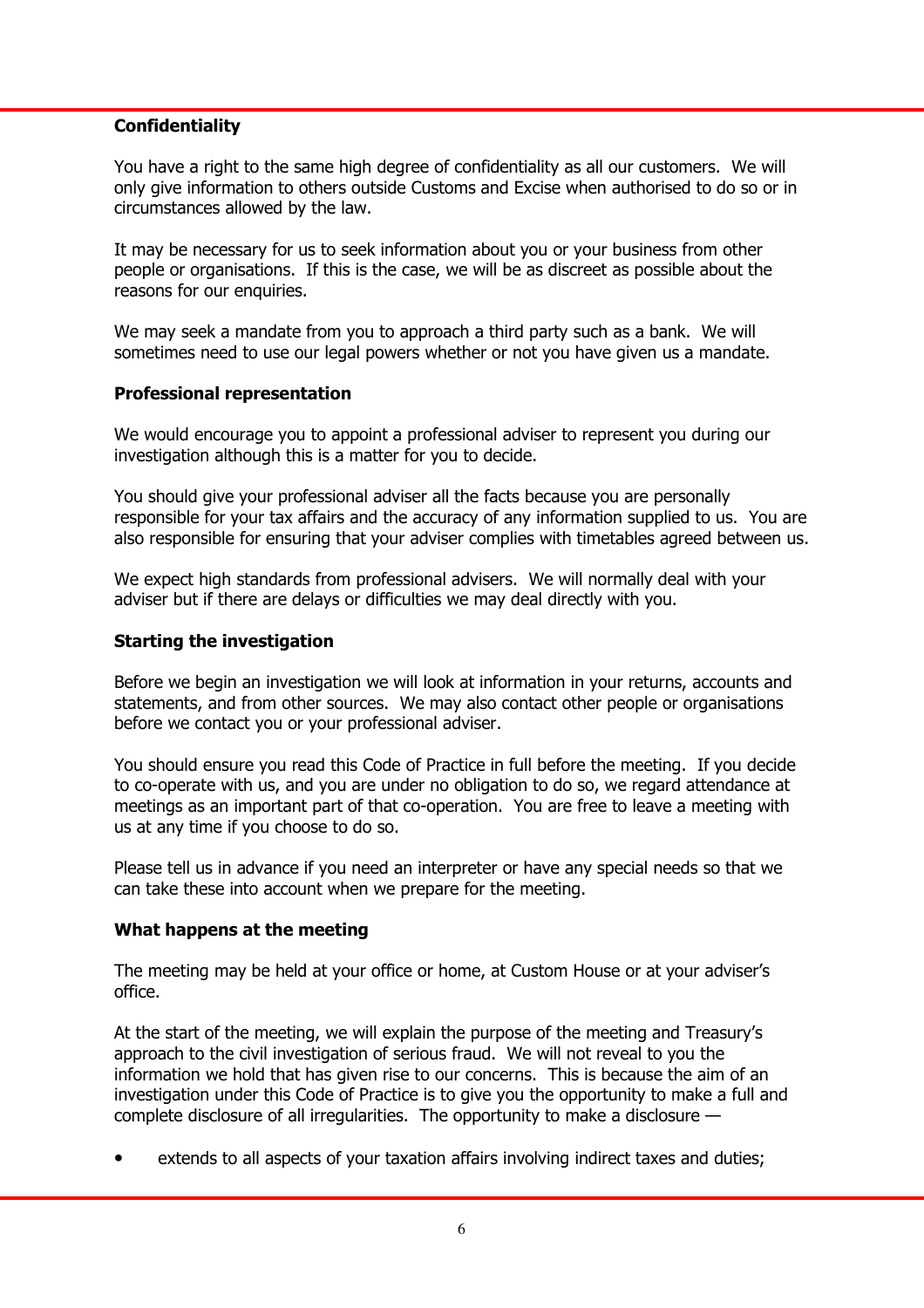- encompasses any dealings you have had with partnerships, companies, trusts or other entities; and
- covers any period before the date when the Treasury first notified you of its decision to investigate using Civil Investigation of Fraud procedures.

It is a matter for you to decide whether or not to speak to us or assist us generally in our investigation. If you do speak to us we may use what you say or any information you provide, in assessing your liability to tax or to a penalty. We may also seek to give evidence of this in any appeal proceedings.

If you decide to proceed, the next stage will be to ask you to respond 'yes' or 'no' to some formal questions:

See the appendix for questions regarding value added tax.

For other Indirect Taxes (customs and excise duties) the formal questions will be issued with this Code of Practice.

Exceptionally, these questions may be modified to fit the particular circumstances of the case. You should consider your answer to these questions (in consultation with your tax/ legal adviser) before you attend the meeting.

We expect you to be truthful, to tell us all relevant facts and to co-operate fully in putting your tax affairs in order. If you are unsure whether particular facts are relevant, you should tell us anyway. We do not necessarily expect precise quantification of irregularities at the time of the initial meeting. We will however ask for an estimate of the amounts involved, how the irregularities occurred, the period covered and what evidence you will use to determine the correct tax figures.

# If you make a disclosure

If you tell us that there are matters that need to be disclosed, we will invite you to provide a Disclosure Report, the nature of which will depend on the individual circumstances of the case. Areas to be covered in the report will be:

- a brief business history;
- the nature of the irregularities and how they came about;
- the extent of the irregularities;
- steps taken to verify amounts with supporting documentation and any assumptions made; and
- a detailed schedule of the irregularities for each period involved for each tax.

The Treasury will agree a timetable for producing this report at the meeting. The timetable for producing a report will vary according to the complexity of the case and volume of work required. If you cannot agree a report timescale, or you fail to submit your report by the agreed deadline, the Treasury may decide to carry out its own work instead. You would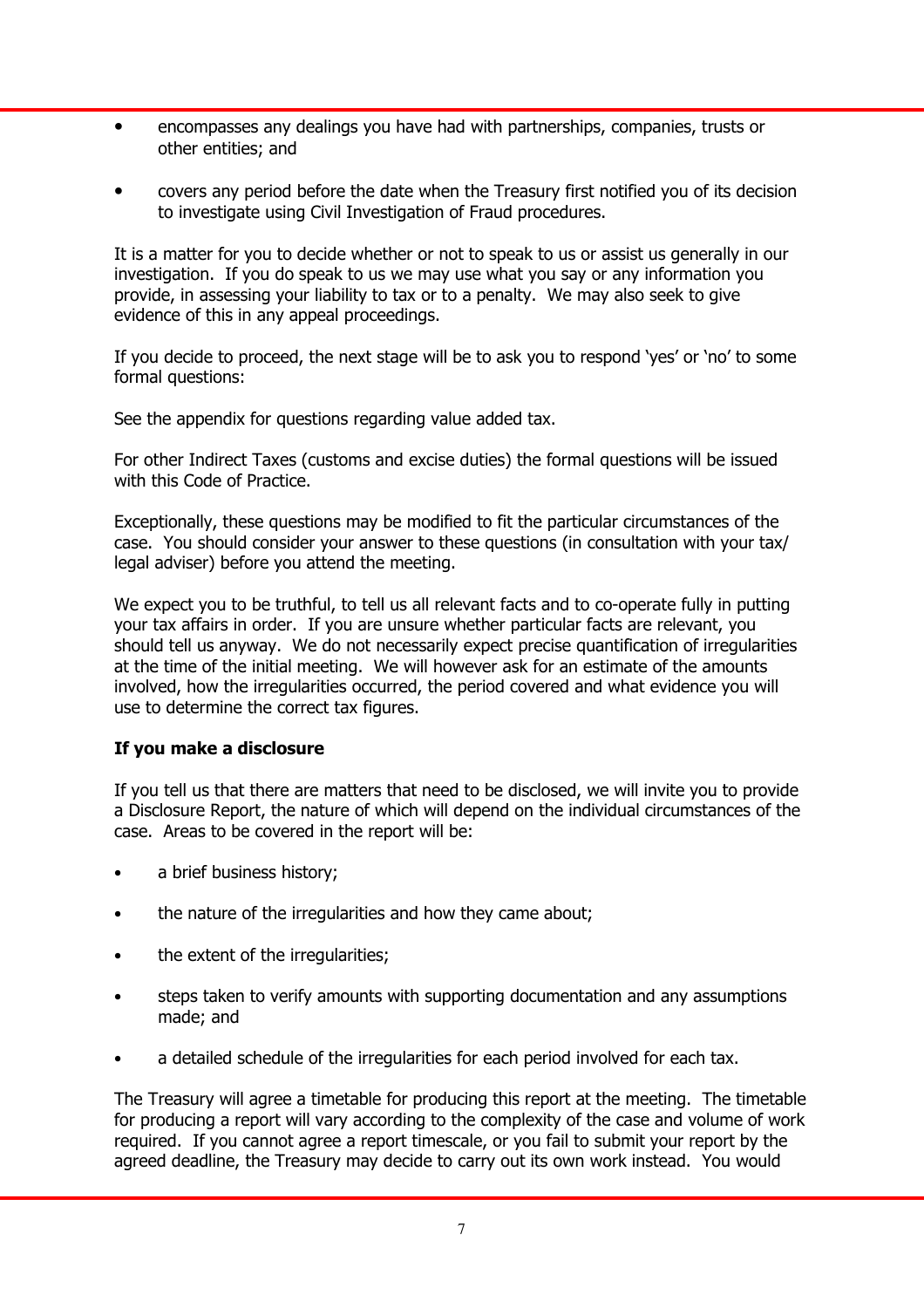then lose your opportunity to earn full credit for co-operation, and any penalty would be higher.

#### Non-report cases

In some cases, the Treasury may decide it does not need you to prepare and submit a disclosure report. For example, it may think that you have not told it about everything that is wrong, so any report made on that basis will be incomplete. In these cases, the Treasury may begin its own investigations immediately after it has spoken to you.

In other cases the errors that you have disclosed at the meeting may be so straightforward and limited that no report is needed.

## During an investigation

It is the intention of the Treasury that it reach an agreement with you about how much is due and how much is to be paid, and when. It expect you to demonstrate a willingness to agree realistic proposals to make early payment of arrears.

The Treasury will invite you to make payments on account towards any tax arrears, both at the initial meeting, and throughout the enquiry. Payments on account will reduce any interest charges.

The Treasury will send you a summary of the main issues discussed at the meeting to agree, or amend, and you will be asked to sign and return it.

You must stop any irregularities immediately. The Treasury may carry out a compliance inspection to check that you have done so. Your disclosure report and subsequent returns must reflect the correct position. If it discover that the irregularities have continued during the course of the investigation, this may result in criminal investigation with a view to prosecution in relation to what you have done since being given this Code of Practice, or a higher level of penalty.

# If you do not make a disclosure

If you do not make a disclosure the Treasury will undertake its own investigation, using statutory information powers (including to third parties) if necessary.

If it discovers irregularities it will issue formal assessments and pursue collection of unpaid tax with interest. You will also have lost your opportunity to earn any credit for cooperation, and any penalty would be significantly higher.

If you try to avoid paying your liabilities or if you attempt to dissipate your assets the Treasury may also use insolvency action to ensure that it is able to collect the money that they believe to be due.

These actions could include—

- personal bankruptcy;
- compulsory liquidation;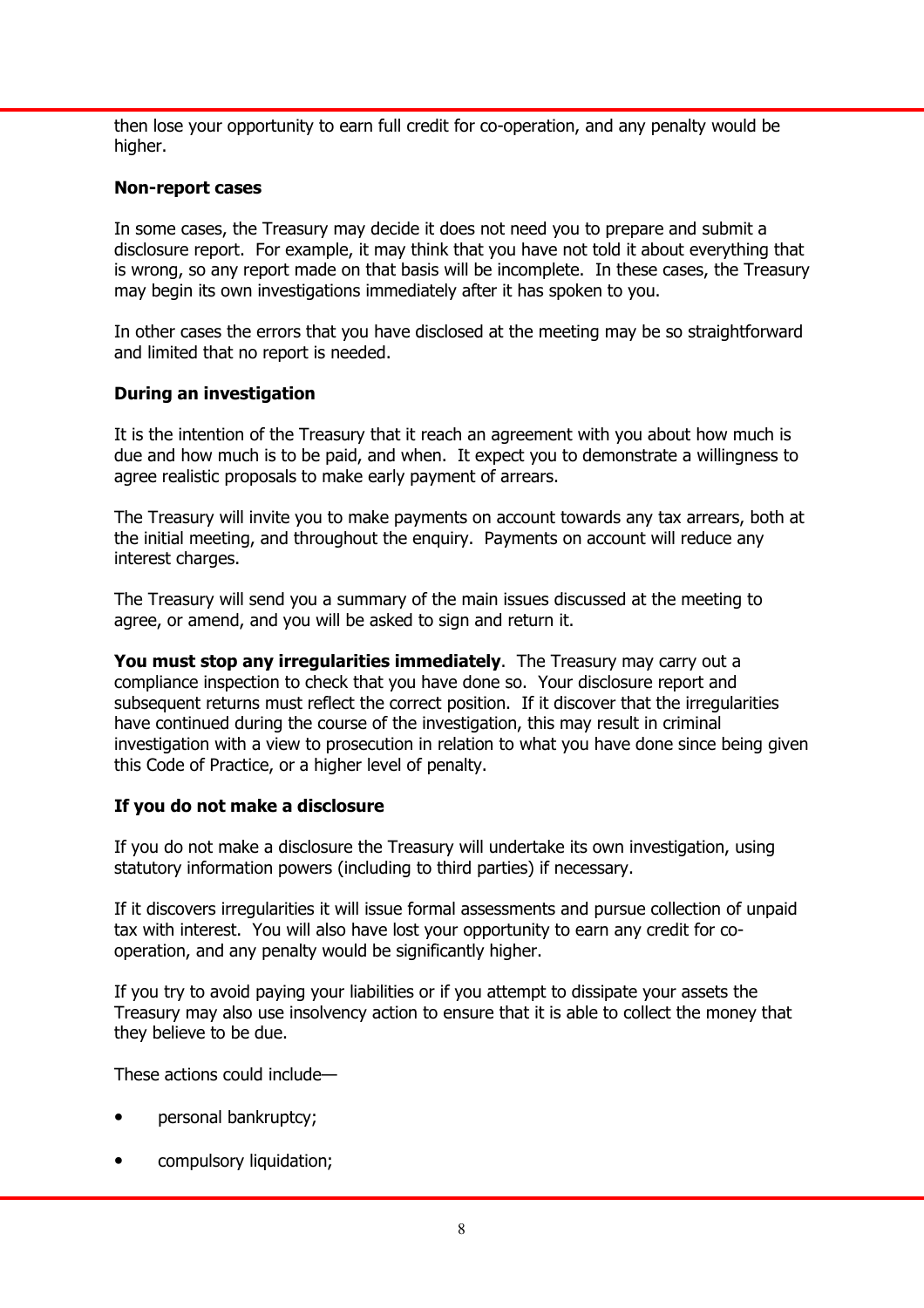- appointment liquidators;
- obtaining civil freezing orders over your bank accounts; and
- obtaining legal caution over property.

The Treasury may also seek to impose or increase an amount of security which you will have to pay before it makes any VAT repayment to you.

If you do not co-operate with its enquiries the Treasury may use statutory information notices. These are backed by financial penalties, up to an unlimited tax-related penalty.

## What happens in cases where the Treasury asks you to prepare a Disclosure Report

The Treasury will discuss the Disclosure Report with you and your advisers. It will monitor closely preparation of the Disclosure Report to ensure it is progressing to the agreed timetable. This will usually involve regular meetings with your advisers.

The Treasury will suspend its own enquiries into the period before the date when it first notified you of its decision to investigate using the Civil Investigation of Fraud procedure until it receives the Disclosure Report, if it is satisfied that matters are progressing towards a full disclosure of tax irregularities within a reasonable period of time.

However, the Treasury may continue to make checks, inspections and control visits for periods after the date it gave you this Code of Practice.

The Treasury will carry out the investigation itself if it is not satisfied with progress and will tell you in writing if they need to do this. If this happens it will be reflected in the level of any penalties charged. The Treasury may also consider using insolvency action, security, civil freezing orders over bank accounts, legal cautions over property and enforceable information notices, as in the case of non-disclosure (see above).

It is your responsibility to ensure the Disclosure Report is accurate and complete to the best of your knowledge and belief. If you are satisfied that your report is a complete account, it should be signed by you as representing a full disclosure of irregularities, and submitted within the agreed timescale. The Treasury will ask you to certify that this is the case and they will not accept the report as your disclosure unless you do so.

#### Making a statement you know to be false, may render you liable to prosecution

You may be asked for other certified documents such as statements of your assets and liabilities and of bank and other accounts including debit and credit cards operated.

Once the signed report has been received, the Treasury will test the information supplied to satisfy itself that it is correct and complete. In doing so it may need to exercise its legal powers to obtain information. Sometimes the law allows the Treasury to do this without your knowledge or approval. If it disagrees with or needs to clarify any aspect of the report, it may be necessary to have a further meeting, at which it will make every effort to resolve these issues and reach an agreement with you.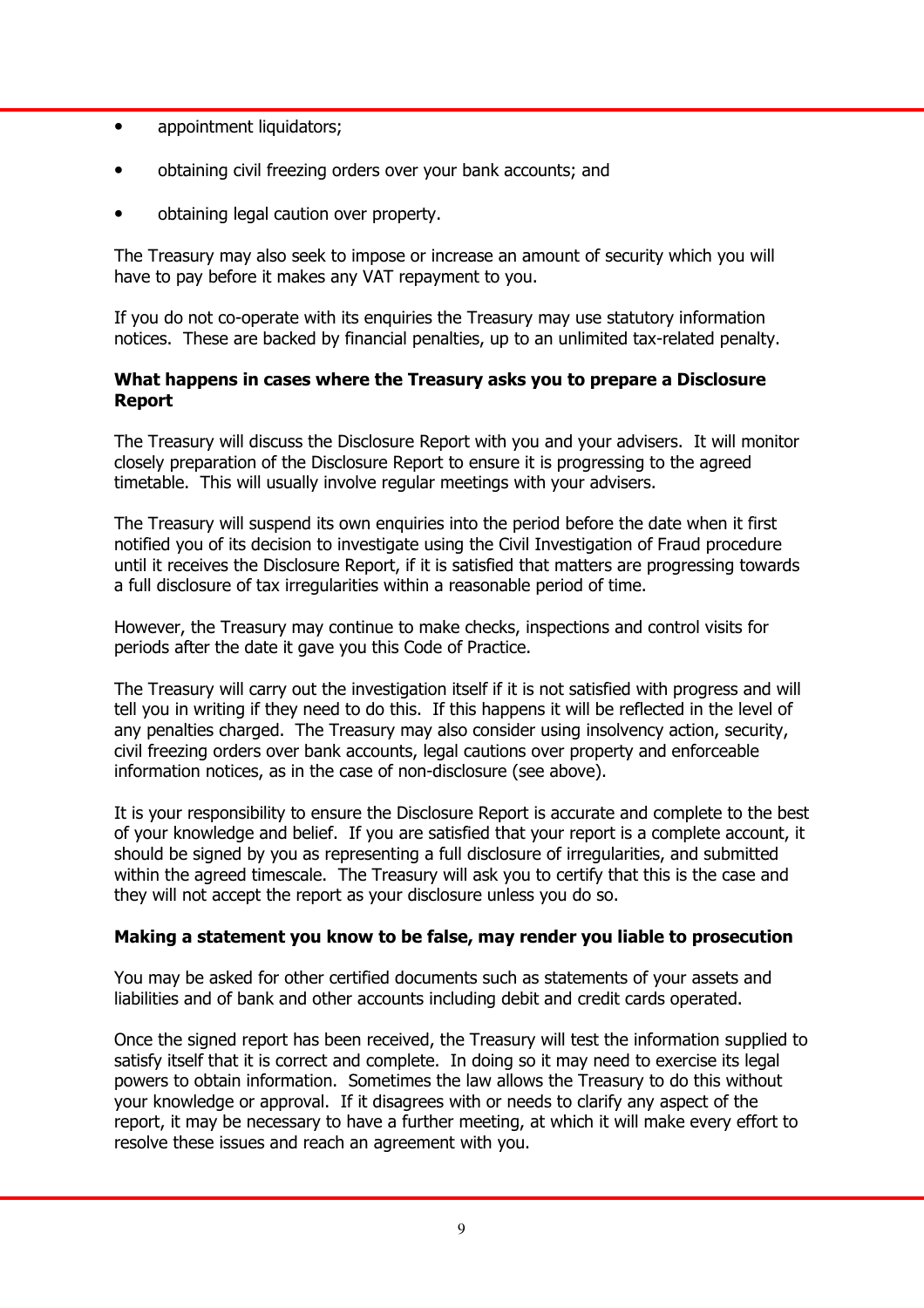#### Your costs

You have to pay for any costs that you incur in dealing with our investigation, including the fees of an advocate, accountant or other professional adviser.

We know that dealing with our enquiries can cost you time and money, so we will make sure that our enquiries are reasonable and necessary to your case.

We will close our investigation as soon as we are satisfied that your tax affairs are in order or settled.

## Keeping you informed

You can ask us at any time to explain:

- your legal rights;
- why we have taken a particular action; and
- your obligation under the law.

You can ask for these explanations even if we have already given them to your professional adviser. We will deal promptly with letters from you or your adviser. If we cannot do so we will let you or your professional adviser know the reason for the delay.

You have the right to ask us why we are continuing with our investigation if, for example, you believe that you have provided all the relevant information and explanations. If you ask us, we will, where possible, indicate our expected timetable for reviewing and testing the disclosure report. It may be necessary for us to seek information from other people or organisations. We undertake to do this as expeditiously as we can and to keep you informed.

#### Providing information

We will ask you for the information and documents that we need. We will give you a reasonable amount of time to provide any information.

You should tell us straightaway if you have difficulty obtaining the information we have requested and we will discuss with you how you might obtain it. You should also tell us if you think the information is not relevant to our investigation. We will discuss and try to agree the situation with you.

You should ensure that any information you provide and any answers you give are correct. If you are unsure about any matter you should say so. It is important that you give us all the relevant facts even if you are in doubt about the tax consequences of a particular matter.

#### Records

Please make sure that you keep all existing records, including computer records, during our investigation whether or not you are required to do so by law. We may ask to see your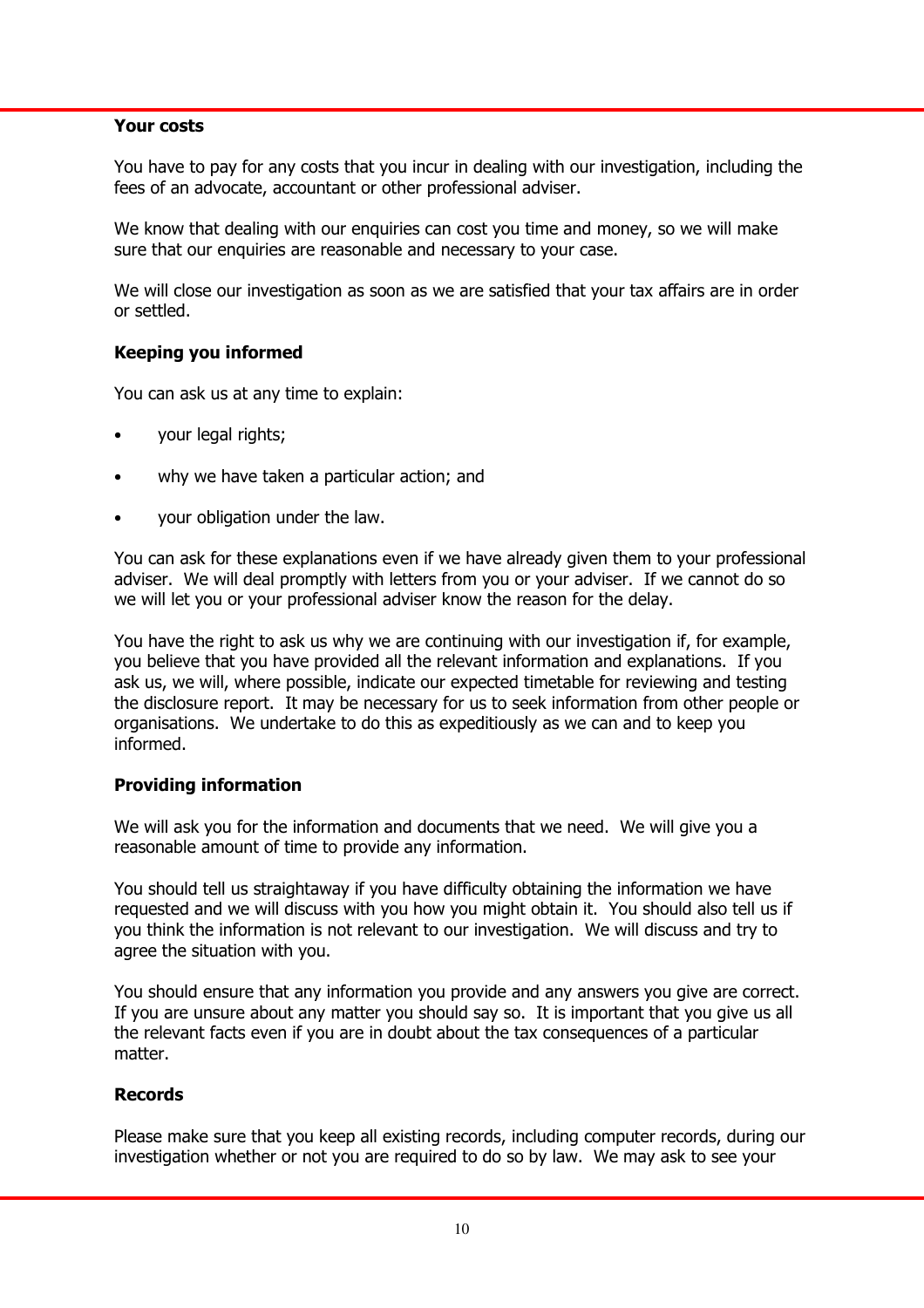business and private financial records. We can arrange to examine these at your premises. Where necessary we may ask to retain original records or copies.

There may be occasions when we exercise statutory powers conferred on us and remove certain records from you. If this happens, you will be provided with a receipt for those documents. If asked we will provide copies to you and at the end of the investigation we will return the originals to you.

## Reaching an agreement

If our investigation finds nothing wrong with your tax affairs we will let you know that our investigation has finished.

Once we have agreed the nature and extent of any irregularities, the procedures for concluding the investigation and paying amounts due are slightly different for some taxes.

We will write to you informing you of the amount of tax, interest and any penalty due. If you do not agree with the contents of the letter you can send us any comments or additional information.

Where you do agree, you will be asked to sign and return a copy of the letter. Once we have received this, we will write to you formally notifying you of the assessment for tax, interest and any penalty. We will also ask you for your payment, less any amounts paid on account. Whilst tax subject to interest charges remains unpaid, interest charges will continue to accrue.

#### If we cannot reach agreement

If we cannot reach agreement we may seek to formally determine the tax, interest and penalties we consider appropriate. We will use information or documents that you provided during the investigation in any proceedings to determine your liability for tax, interest and penalties.

You have the right to appeal any formal determination of tax or penalty.

Appeals are to the VAT and Duties Tribunal.

#### How interest and penalties are worked out

Interest is calculated on any tax paid late. In some cases we could also charge you a surcharge.

Penalty rules depend on which periods are affected, as follows -

- VAT periods beginning on or after  $1<sup>st</sup>$  April 2008 and for which a return is due on or after  $1<sup>st</sup>$  April 2009 come under the Penalty for Inaccuracies Rules; or
- all other periods come under the "old rules".

You may therefore be liable to penalties under the old rules for some periods, and under the Penalty for Inaccuracies Rules for other periods. If this is the case, the different penalties will be calculated separately, under the different rules.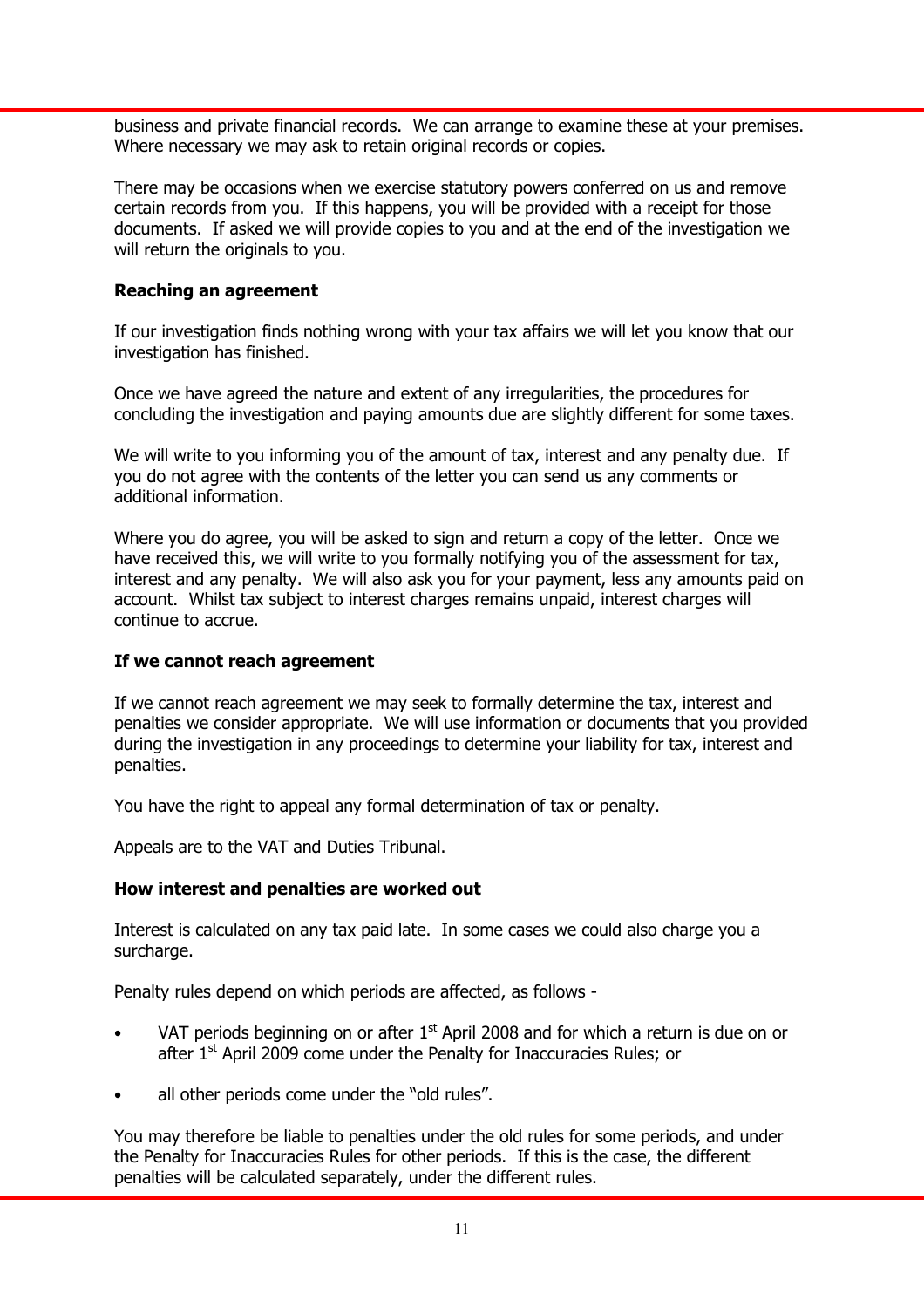# Penalties - "old rules"

The maximum penalty is an amount equal to 100% of the tax understated. The level of penalty can be significantly reduced in certain circumstances.

If we identify irregularities due to dishonest conduct a civil evasion penalty will normally be applied.

## How "old rules" penalties can be reduced

It is for you to decide whether or not to co-operate and make a full disclosure. You should be clear that there are arrangements to reduce penalties where you do choose to co-operate and disclose.

You should tell us about anything you think is relevant when we are working out the penalty charge.

The maximum penalty of 100% tax evaded is reduced by an amount which depends on whether you have disclosed full details of the true VAT liability, and by the extent of your co -operation during the whole enquiry.

Reductions from the 100% penalty figure will normally be made, to the maximum percentages specified, as follows:

- up to 40% early and truthful explanation as to why the arrears arose and the true extent of them; and
- up to 40% fully embracing and meeting responsibilities under this procedure by, for example, supplying information promptly, including full written disclosure, attending meetings and answering questions.

In most cases, therefore, the maximum reduction obtainable will be 80% of the culpable tax. In exceptional circumstances however, consideration will be given to a further reduction, for example, where you have made a full and unprompted voluntary disclosure.

#### Penalties - Penalties for Inaccuracies Rules

Where these Rules apply a person may be charged a penalty where they give us an inaccurate document and the inaccurate document either amounts to or leads to -

- an understatement of a person's liability to tax;
- a false or inflated statement of a loss by the person; or
- a false or inflated claim to repayment of tax;

and the inaccuracy was -

- careless;
- deliberate; or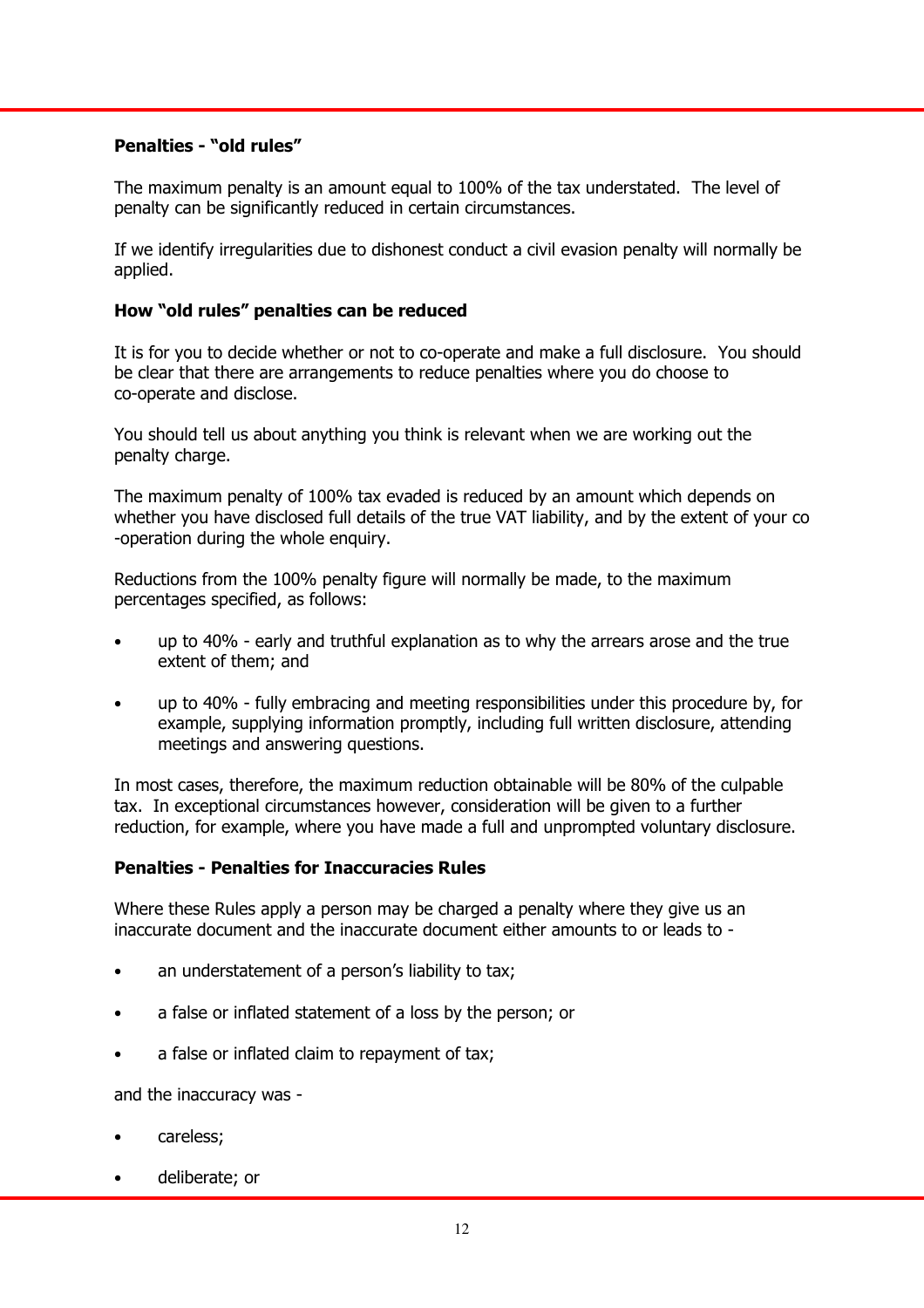• deliberate and concealed.

If our suspicions of serious fraud turn out to be justified we will expect to charge penalties for deliberate inaccuracies, or for deliberate and concealed inaccuracies, depending on the facts.

Penalties for careless inaccuracies may also be charged where appropriate.

A penalty for a deliberate inaccuracy will normally apply where you deliberately -

- understate the tax you owe;
- choose to misrepresent your liability; or
- overstate a claim.

A penalty for a deliberate and concealed inaccuracy will normally apply where you take active steps to cover up a deliberate inaccuracy.

The normal maximum and minimum penalty for each inaccuracy depends on the behaviour that saved it as follows -

- inaccuracy despite taking reasonable care no penalty;
- careless inaccuracy between 15% and 30%;
- deliberate inaccuracy between 35% and 70%; or
- deliberate and concealed inaccuracy between 50% and 100%.

The above figures are percentages of the tax lost.

If you have made an unprompted disclosure of the inaccuracy, that is, you have told us about it before you had any reason to believe that we have discovered or are about to discover it, then the minimum penalty is reduced in each case as follows -

- careless inaccuracy to nil;
- deliberate inaccuracy to 20%; and
- deliberate inaccuracy with concealment to 30%.

# Reductions under Penalties for Inaccuracies Rules

The minimum penalty for deliberate error will normally be 35% and the maximum penalty 70%.

The minimum penalty for deliberate and concealed error will normally be 50% and the maximum penalty 100%.

The penalty may be set at any level between the minimum and the maximum and in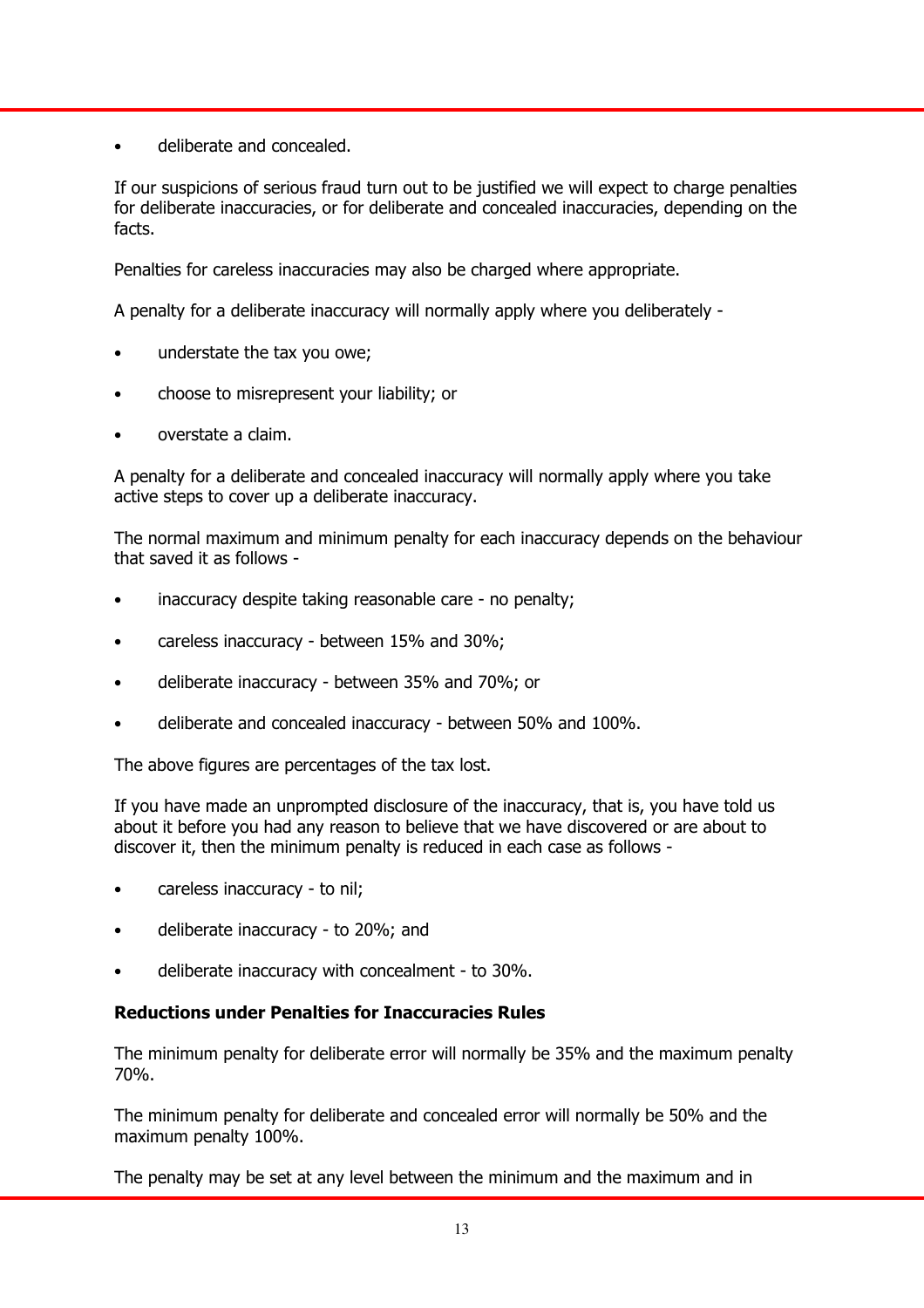calculating this we will normally give the following reductions -

- up to 30% for "telling" the extent to which you admit the inaccuracy, tell us promptly about its full extent and explain how it arose;
- up to 40% for 'helping" the extent to which you help us to quantify the inaccuracy, give positive assistance, actively engage and volunteer information; or
- up to 30% for "giving access" the extent to which you respond positively to requests for information and documents, give us access to business and other records and explain their function and significance.

If you have made an unprompted disclosure of the inaccuracy the minimum penalty may be set at 20% for deliberate error and at 30% for deliberate and concealed error. An unprompted disclosure is one where you have told us about the irregularity before you had any reason to believe that we have discovered or are about to discover it.

## What happens after the investigation is over

The Treasury expects you to change your behaviour and comply with all your tax obligations and not to revert to any fraudulent conduct. It is likely that it will carry out a check at some time after its enquiry has ended, to make sure that this is so.

# Further information

For further information on this subject please

- contact us by phone, fax or email
- visit our Advice Centre.

The address and other contact details are:

 Custom House North Quay Douglas Isle of Man IM99 1AG Tel: (01624) 648130 Fax: (01624) 661725 Email: customs@gov.im

# Getting advice

You can get advice from a professional adviser or organisation.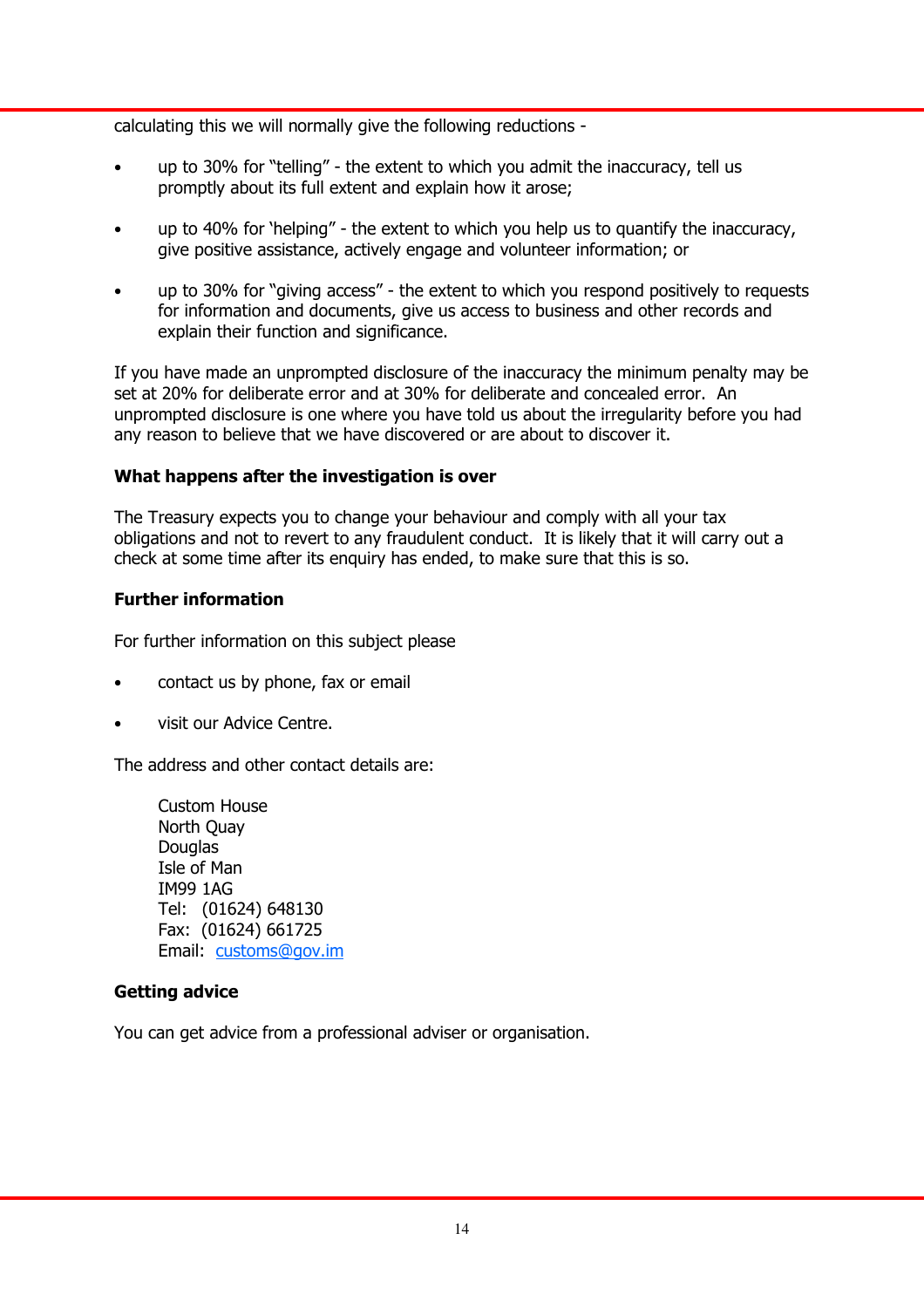## Customer Service

#### Our commitment to you

We are here to ensure that everyone understands and receives what they are entitled to and understands and pays what they owe, so that everyone contributes to the Island's needs.

We will:

- listen carefully
- answer accurately and respond promptly
- keep your personal and business details confidential
- treat you fairly and with respect.

# Putting things right

If you are not satisfied with our service, please let the person dealing with your affairs know what is wrong and try to resolve it on the spot with our officer. We will work as quickly as possible to put things right and settle your complaint.

If you are still unhappy, ask for your complaint to be referred to the Collector.

# Customers with particular needs

We offer a range of facilities for customers with particular needs, including:

- home visits, if you have limited mobility or caring responsibilities and cannot get to our office
- services of an interpreter
- help with filling in forms
- leaflets in large print, Braille and audio.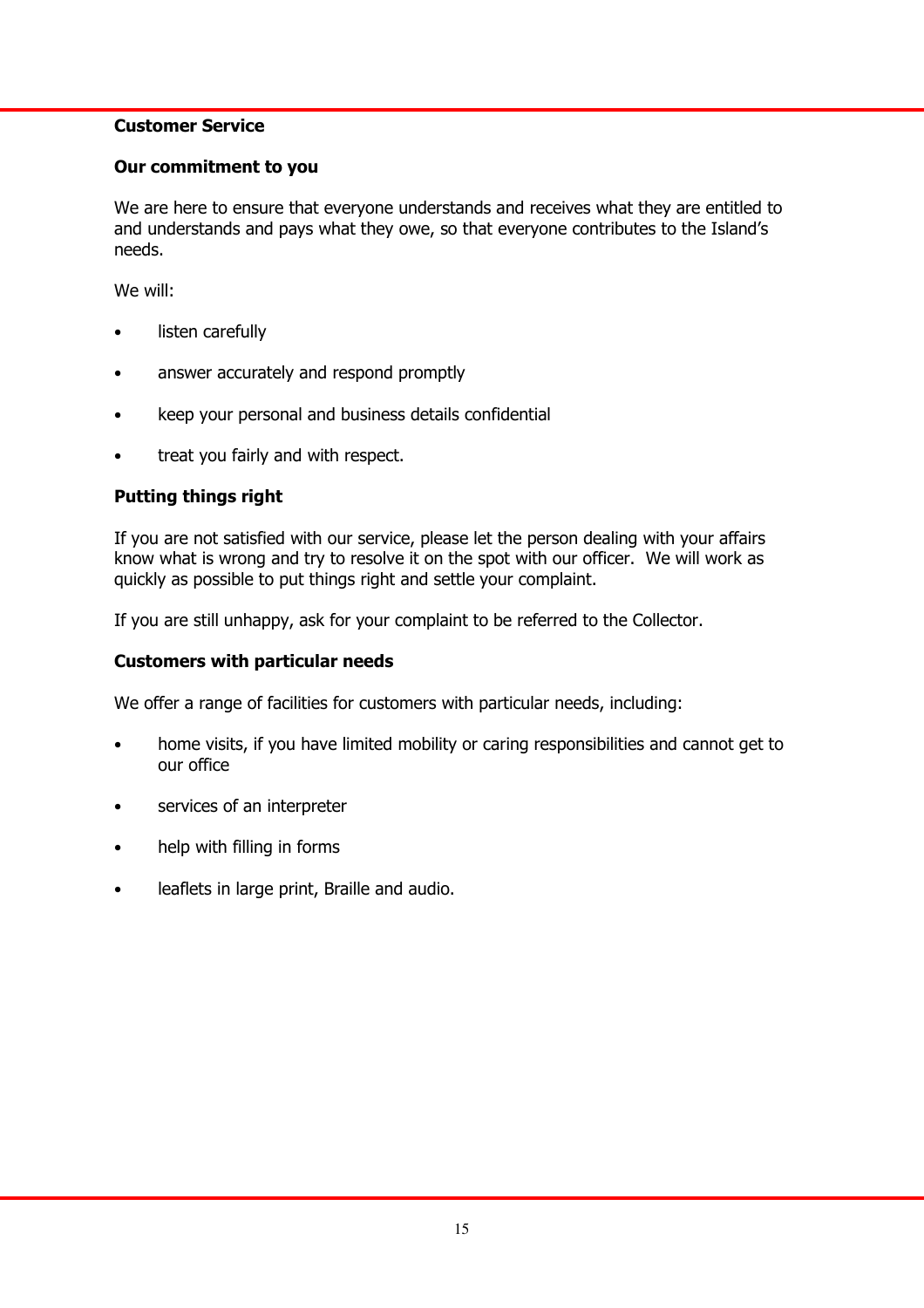# Appendix

The four questions which are asked in relation to value added tax:

# Question 1

Have any transactions been omitted from, or incorrectly recorded, in the books and records of (name of legal entity) for which you are (responsible status)?

# Question 2

Are the books and records you are required to keep by Customs and Excise for (name of legal entity) for which you are (responsible status), correct and complete to the best of your knowledge and belief?

# Question 3

Are all the VAT returns of the (name of legal entity) for which you are (responsible status) correct and complete to the best of your knowledge and belief?

## Question 4

Were you aware that any of the VAT returns were incorrect or incomplete at the time they were submitted?

False statements may result in a criminal investigation with a view to prosecution.

If the investigation is concerned with other indirect taxes (customs or excise duties) a separate set of formal questions will be sent with this Code of Practice.

These notes are for guidance only and reflect the position at the time of writing. They do not affect any right of appeal.